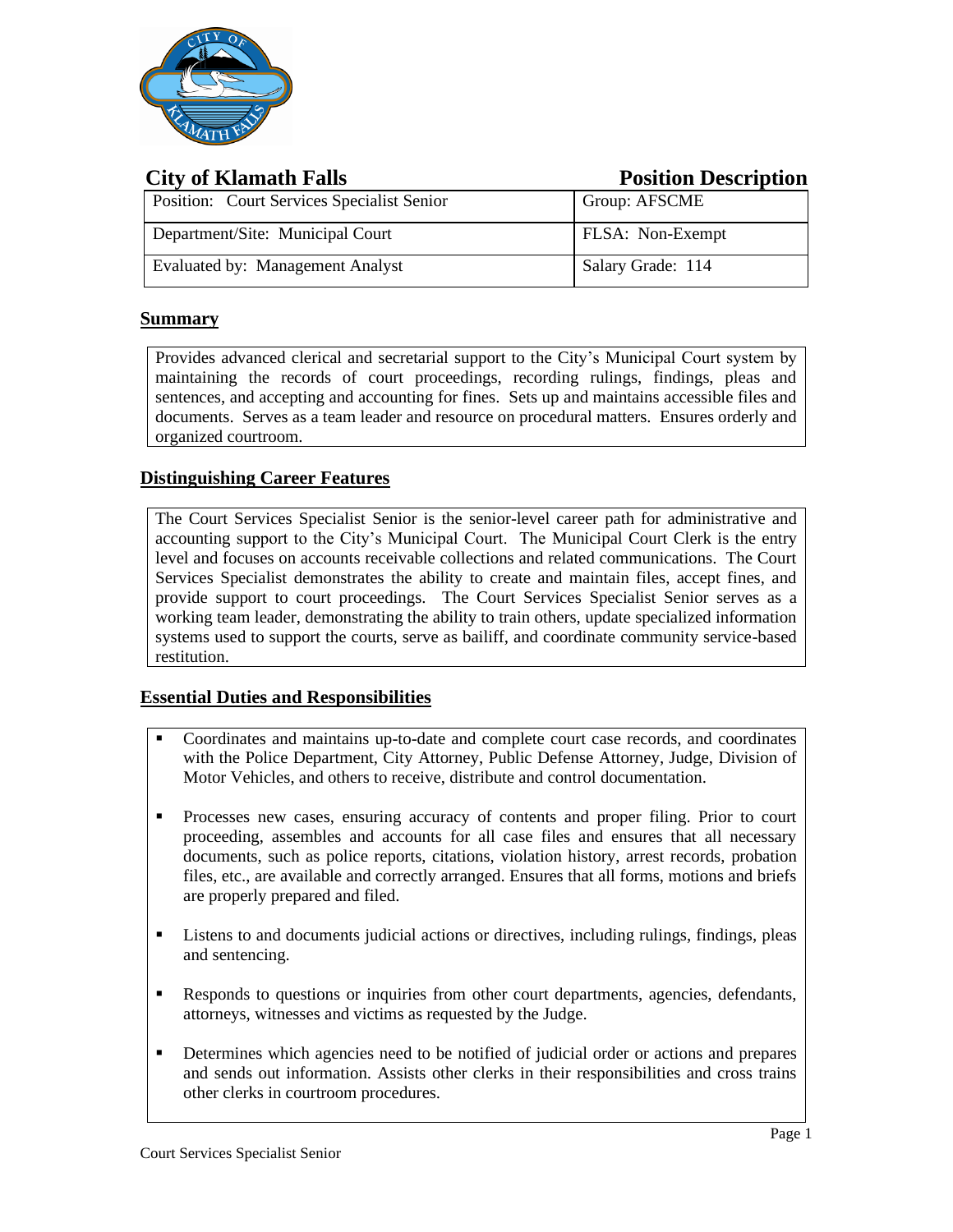- Receives payments for fines, fees, and bails. Prepares receipts and credits payments on account for fines, bails, parking payments, and other Police Department business.
- Counts and balances cash receipts. Prepares reports for further processing.
- Receives telephone and walk-in guests, and correspondence from general public, defendants and attorneys. Provides information and composes routine replies to correspondence using standard language and formats. Refers visitors to appropriate staff for assistance with complex or unusually sensitive and private matters.
- Maintains and alphanumeric filing system for warrants. Prepares warrants, enters information onto a law enforcement database and removes information when required.
- Accesses law enforcement databases to search and request computerized driving, Motor Vehicle Registration, and Criminal History Records for use in legal proceedings.
- Provides support to Municipal Court proceedings by setting up caseloads on court calendars, and issuing trial notices.
- Monitors probation clients. Schedules community service and hearings for failure to comply with probation.
- Compiles crime reports, other related reports and statistics and disburses them to the appropriate agency.
- Completes Oregon State Bureau Fingerprint Disposition cards when case is concluded and forwards to the Oregon State Bureau of Identification and local Law Enforcement Agency.
- **•** Performs other duties as assigned that support the overall objective of the position.

# **Qualifications**

# ▪ **Knowledge and Skills**

The position requires in-depth knowledge of municipal court procedures and processes, and ordinances, statutes, and laws within the scope of the Municipal Court's jurisdiction. Requires knowledge of law enforcement computer-aided databases including protocols and administrative rules regarding access, use and dissemination of data. Requires basic knowledge of general municipal court procedures and processes. Requires a working knowledge of office practices, procedures and equipment, including filing systems, receptionist and telephone techniques, and letter and report writing. Requires business mathematics skills to compute sums and statistics. Must be skilled in using and troubleshooting various standard office machines. Requires skill using the English language, grammar, spelling, punctuation, proofreading/editing, to prepare routine, yet professional correspondence. Requires sufficient human relations skills to make present a positive image of the department, convey technical information to others, and use patience and sensitivity in dealing with a diverse population that can be hostile and confrontive.

# ▪ **Abilities**

Requires the ability to perform all of the duties of the position efficiently and in an open environment with multiple interruptions and distractions. Must be able to perform clerical and administrative work with speed and accuracy. Must be able to interpret, explain,